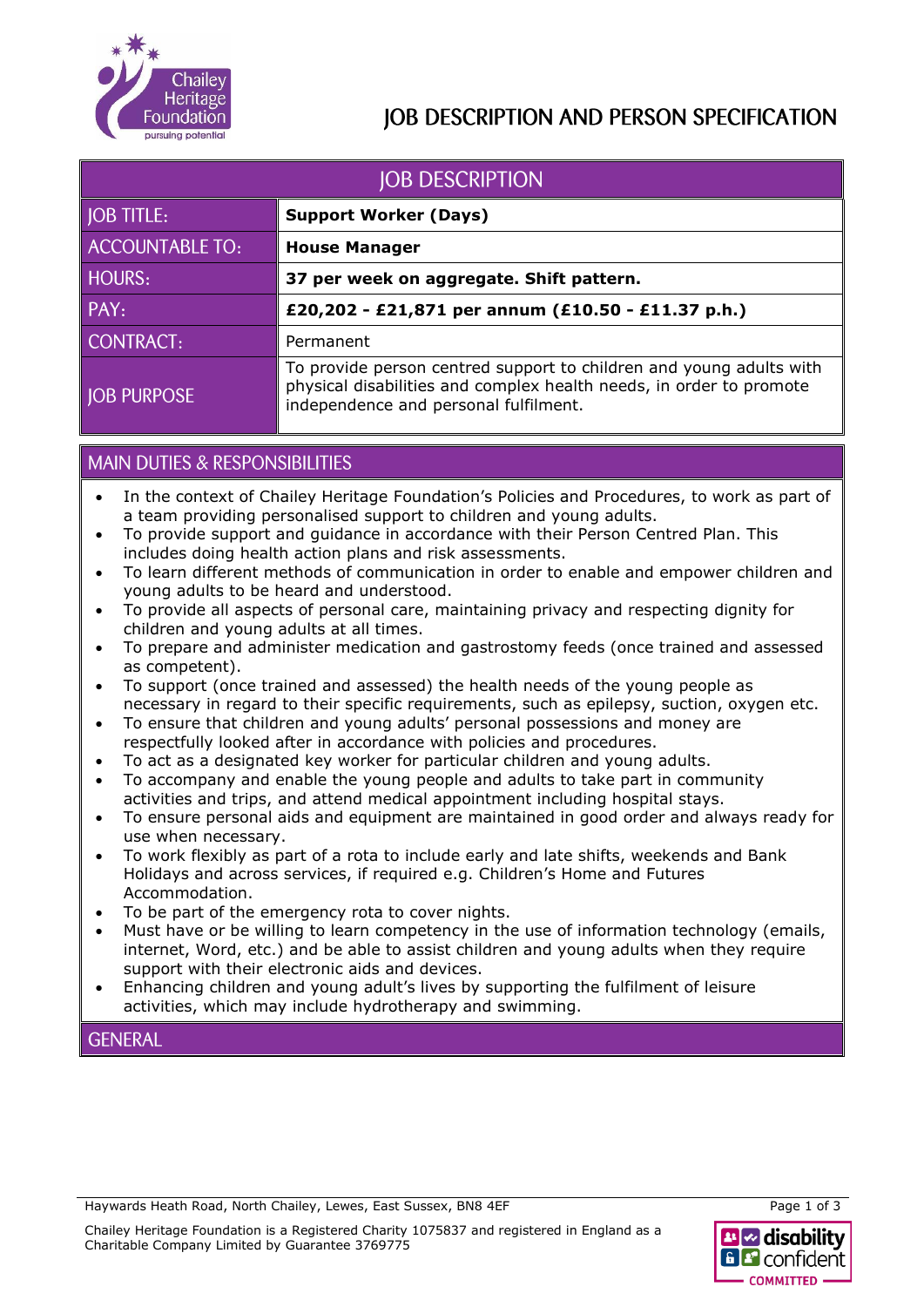

## JOB DESCRIPTION AND PERSON SPECIFICATION

- Understanding and abiding by health & safety guidelines and ensuring others do the same.
- Maintain confidentiality of information regarding children and young adults at all times.
- To attend regular supervision sessions with line manager and undertake relevant training as and when required.
- Maintain excellent communication with Chailey Clinical (part of Sussex Community NHS Foundation Trust) at all times.

#### **CHILDREN'S HOME**

- Supporting children and enabling them to achieve learning outcomes in line with their Individual Education Programme.
- Liaising with school staff as necessary.
- Enabling children to participate in a range of enjoyable activities.

#### **FUTURES ACCOMODATION**

- Supporting young adults to gain skills and knowledge in order to be able to make informed choices and map a range of options for their future lives.
- Encouraging development of social and life skills, as well as participation in the wider community, as far as possible.

### PERSON SPECIFICATION - SUPPORT WORKER

| KNOWLEDGE & EXPERIENCE                                                                                                                |   | <b>DESIRABLE</b> |
|---------------------------------------------------------------------------------------------------------------------------------------|---|------------------|
| Having a basic understanding of the care and support needs of<br>people with physical disabilities and respecting them as individuals |   |                  |
| Experience of working with children and/or adults with disabilities                                                                   |   |                  |
| Able to speak and understand English so as to be able to<br>communicate with people with a disability                                 |   |                  |
| Good basic understanding of Maths, English and IT                                                                                     |   |                  |
| Commitment to work towards recognised qualification                                                                                   |   |                  |
| NVQ Level 3 (or equivalent) or willingness to undertake training to<br>achieve the Level 3 Diploma in Health and Social Care          |   |                  |
| <b>SKILLS AND ABILITIES</b>                                                                                                           |   |                  |
| Willing to learn to communicate in different ways to be understood<br>by young adults                                                 | ✓ |                  |
| Able to support children and young adults to participate in a range of<br>activities                                                  | ✓ |                  |
| Willing to attend specific training and then set up gastrostomy feeds<br>for children and young adults                                |   |                  |
| Willing to attend specific training and then undertake the preparation<br>and administration of medication                            |   | ✓                |
| <b>QUALITIES</b>                                                                                                                      |   |                  |
| Physically able to undertake daily manual handling of children and<br>young adults                                                    |   |                  |

Haywards Heath Road, North Chailey, Lewes, East Sussex, BN8 4EF

Chailey Heritage Foundation is a Registered Charity 1075837 and registered in England as a Charitable Company Limited by Guarantee 3769775